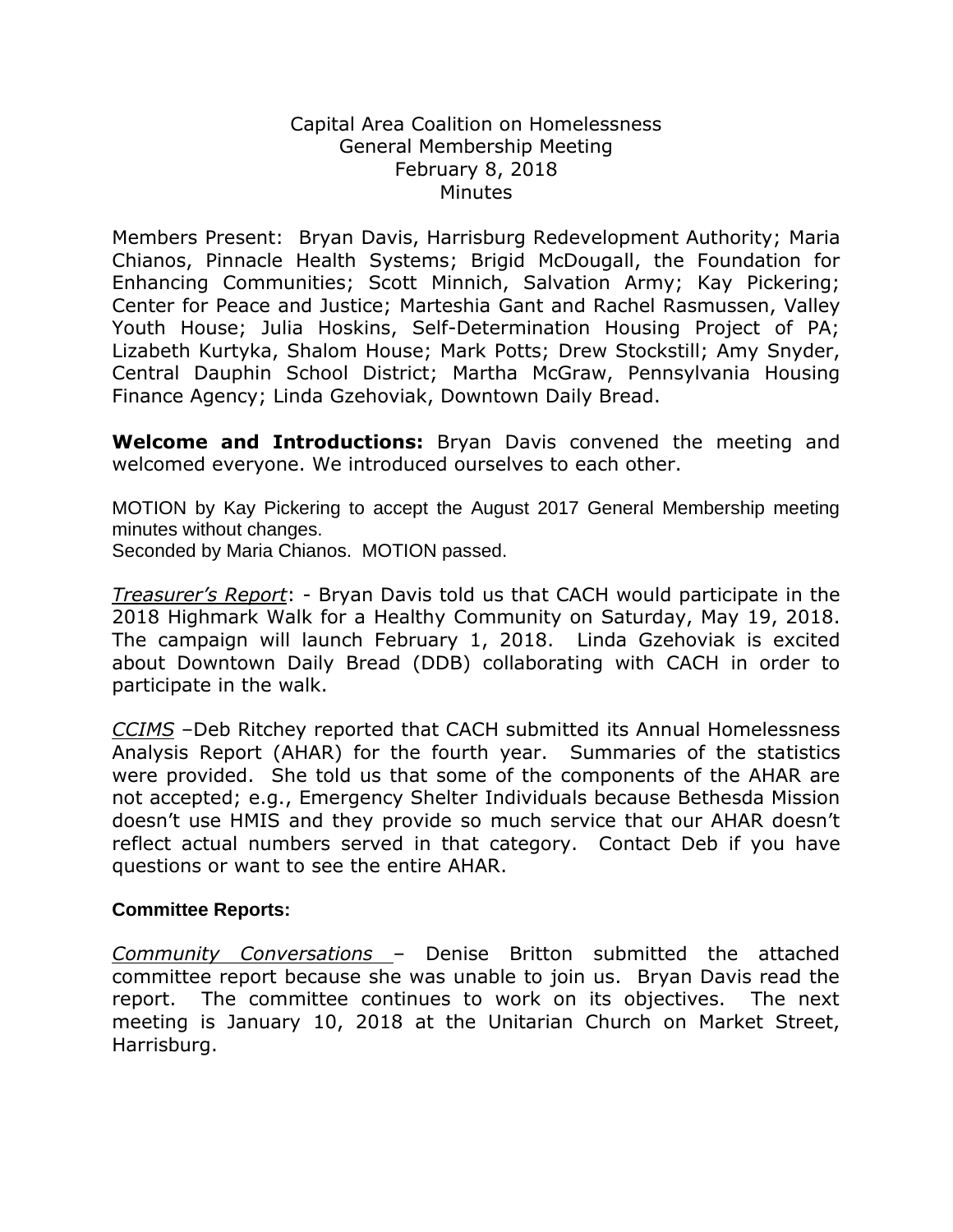*Public Information and Education* – Deb Ritchey told us that CACH collaborated with Educating Children and Youth Experiencing Homelessness (ECYEH) to increase awareness by holding activities during National Hunger and Homeless Week, November 13 – 17, 2017. ECYEH's campaign is titled, "I Will Be Your Voice," and recognizes students experiencing homelessness. The pictures we took of us wearing red, the signature color for the campaign, provided content for CACH's social media. Bryan Davis reported the CACH has 342 Twitter followers and over 900 Face Book friends. We continue to work with our project group from the Leadership Harrisburg Area. This group will have a draft-marketing plan to the committee by February 2018 and will finish their work by May 2018.

*Planning and Resource Development* – Bryan Davis said that the committee works on the comprehensive plan. This plan calls for a review of the CACH infrastructure, developing collective resources and our partnerships. We are defining membership and our role for being a conduit for funding.

*Homeless Prevention –* Maria Chianos reported that as a task for Objective 6.3 to develop short and long-term strategies to significantly prevent the occurrence of homelessness, we would survey the people on the CACH list serve and specific groups working with people leaving prisons. Reference will be made to the 2016 General Assembly Joint Task Force report (Task Force Report). A result may be the formation of a task force. We discussed the people leaving prisons that are being seen in our homeless network including Downtown Daily Bread; seemingly discharged without needed medications and other basic needs. We discussed our understanding of what the state and county prisons are to provide to people leaving their facilities and the increase in their numbers our partners are serving. Maris referenced the Task Force report that identified legislation, House Resolution 550 to propose, among other tasks, to further study homelessness in Pennsylvania. The committee works on other objectives and will meet before the next General Membership meeting in April.

*Service Delivery/Data Collection* – In Marilyn Bellesfield's absence, Deb Ritchey informed us that the committee is concentrating on compliance to the HEARTH Act as identified in the CACH Consolidated Plan. In this effort, required trainings are scheduled. This year's Stand Down event took place the weekend of January  $19<sup>th</sup>$  through the  $21<sup>st</sup>$ , 2018 at the Harrisburg Armory. For over a decade, the Homeless Veteran's Stand Down has played a vital role in identifying and serving homeless and at risk Veterans, and their families in the South Central Pennsylvania region. It is not known at this time the numbers served. A discussion took place regarding the Christian Recovery Aftercare Ministry, Inc.'s (CRAM) Harrisburg Uptown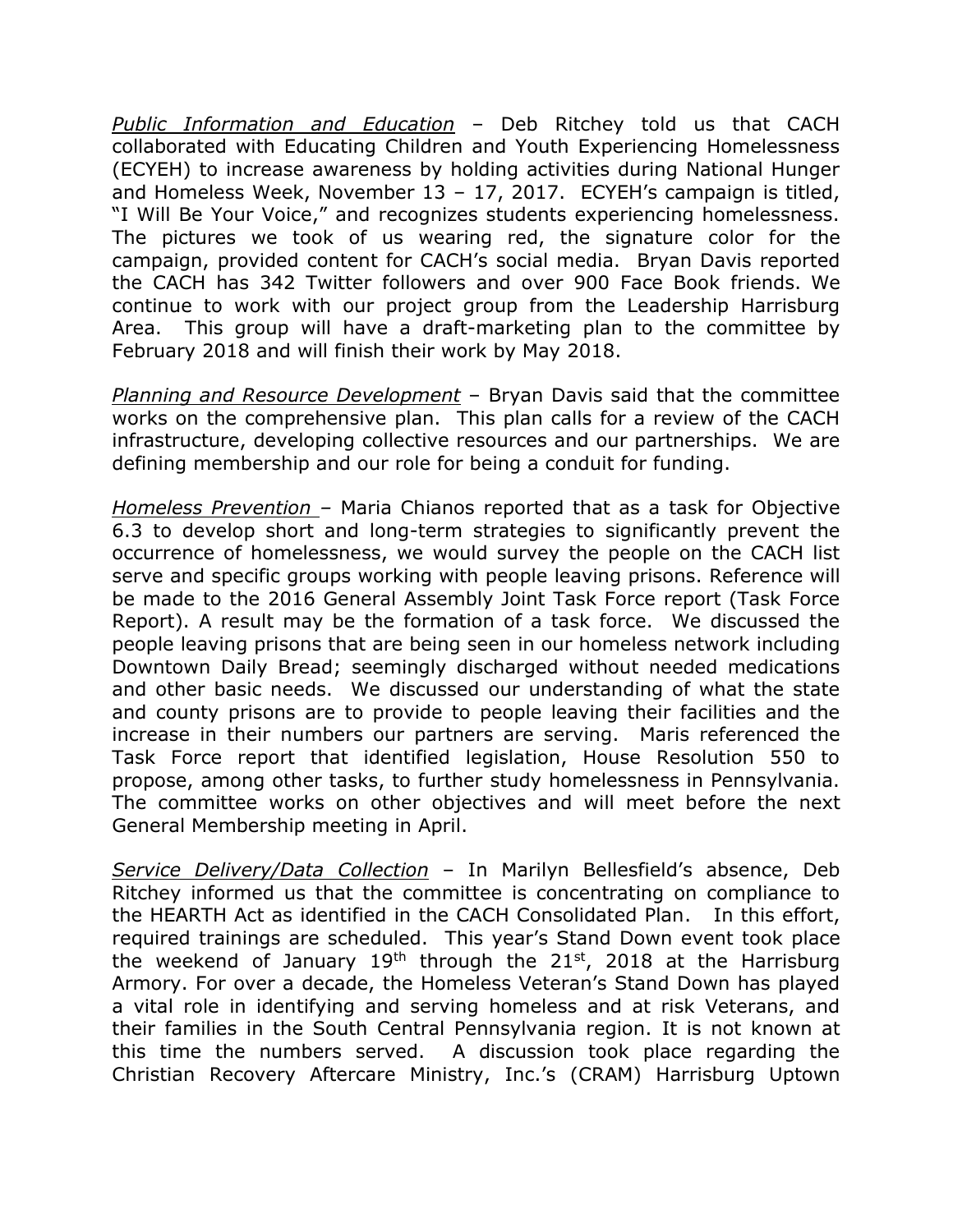Building (HUB) project. No one at the meeting seemed to know the status of this project, how many units are being developed, nor who will be served.

*Homeless Youth* – Marty Gant reported that Valley Youth House (VYH) has two staff heading up its outreach to homeless youth ages 16 to 24 years old. She re-introduced us to Rachel Rasmussen. Additional staff will be hired. The outreach will include transportation, and the provision of clothes, food and other needed items. Maria Chianos said she has met homeless youth at Downtown Daily Bread. Health insurance is available to homeless youth. Melanie told us about the partnership between VYH and Dauphin County Children and Youth to serve young people aging out of foster care. Attendees talked about other community services available to homeless youth.

*Housing* - Bryan Davis updated us on the activities of this committee including focusing on identifying property owners to develop relationships with in order to place homeless people. The intent is to support such a placement with services to hopefully strengthen the permanent housing opportunity. The committee wants to increase the availability of safe, decent single room occupancy units and small apartments. We discussed the reduction of affordable housing production and the increase in rental rates since the 2008 recession. Bryan explained how tax credits work, as a tool historically available for increasing affordable housing. Someone told us the Monarch Developers are working with Hershey Trust to development housing previously available to Milton Hershey students for affordable housing. Martha McGraw told us that housing is available through Sunflower Fields in Susquehanna Township. There is new affordable housing at the Hershey Trust building in Derry Township. Julia Hoskins said there is a landlord forum planned for April. We discussed the role of the Harrisburg Housing Authority's in housing provision, evictions and homelessness.

**General discussion** – Linda Gzehoviak said that Downtown Daily Bread (DDB) will develop a schedule for health care in its Drop In Center. DDB has funding for personal identification and is providing a life skills program Mondays through Wednesdays. Shelter continues to be provided until March  $31<sup>st</sup>$  in the Drop In Center. Weekend hours are needed. Linda said that in January 2017 792 people were served; in January 2018 1644 people were served; mostly men. This shelter is staffed by volunteers. Recently, three men had to be turned away for lack of room. The Bethesda Mission transports men to DDB. Maria Chianos requested a copy of agencies serving